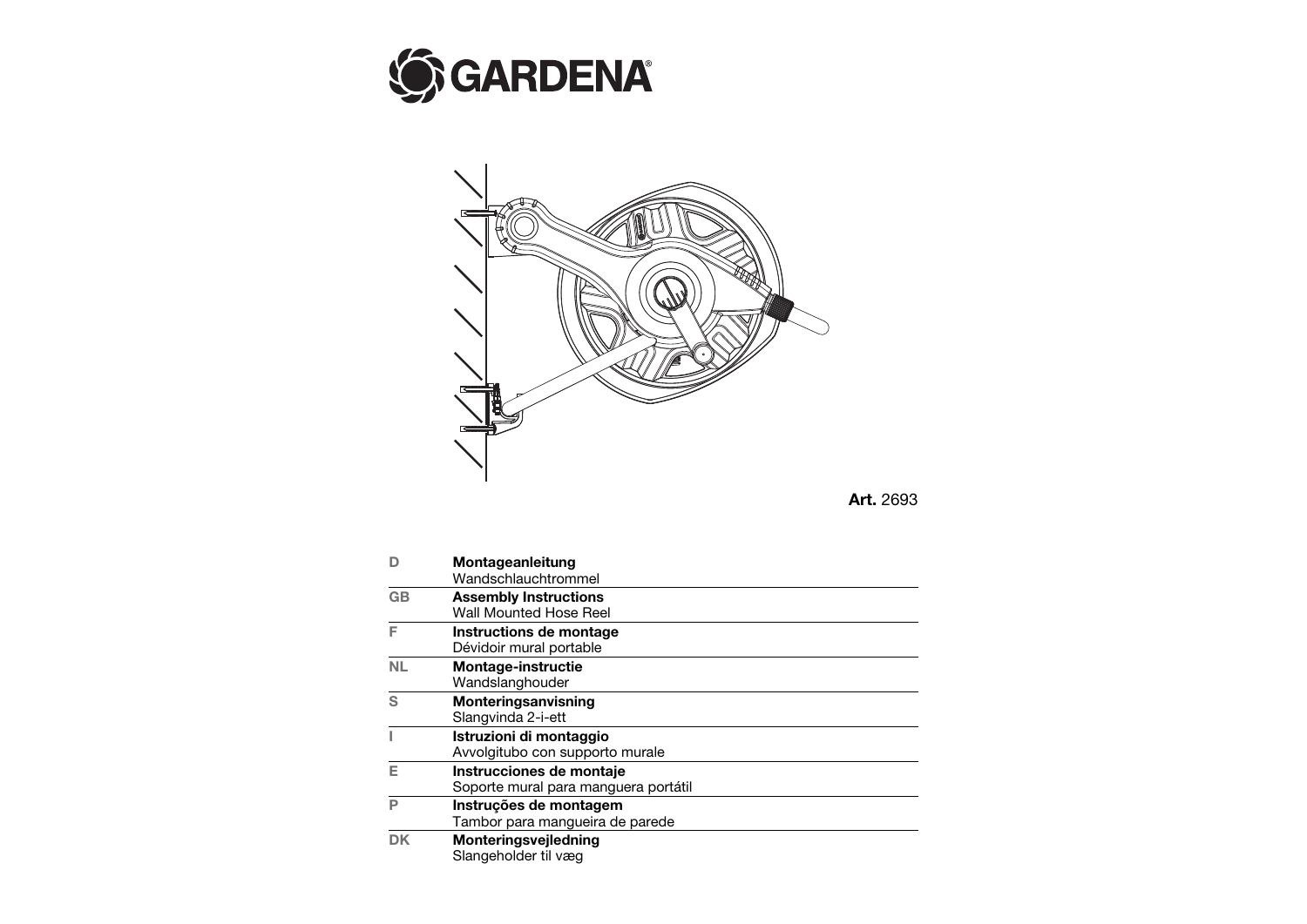

## D

### **Wandschlauchhalter montieren:**

- 1. Obere Halterung **1** mit den **mitgelieferten 6-mm-Dübeln** und Schrauben 2 waagrecht an eine Wand schrauben.
- 2. Schlauchträger in die obere Halterung ① einsetzen und die beiden Bohrungen für die untere Halterung ③ markieren. Die untere Halterung ® mit den **mitgelieferten 6-mm-Dübeln** und Schrauben ® an die Wand schrauben.
- 3. Schlauchträger in beide Halterungen ①/③ einsetzen und mit dem Hebel ⑤ sichern.

## G

#### **Mounting the Wall Hose Bracket:**

- 1. Fasten the upper mount  $\odot$  horizontally to a wall using the 6 mm dowels and screws  $\oslash$  provided.
- 2. Insert the hose carrier into the upper mount  $\odot$  and mark the position of the two drill holes for the lower mount  $\odot$ .
- Fasten the lower mount **©** to the wall using the 6 mm dowels and screws **@** provided.
- 3. Insert the hose carrier into both mounts  $\mathbb{O}/\mathbb{O}$  and secure in place with the lever  $\mathbb{O}$ .

- 1. Bovenste houder  $\odot$  met de **meegeleverde 6 mm pluggen** en schroeven  $\oslash$  horizontaal tegen een wand schroeven.
- 2. Slangdrager in de bovenste houder  $\mathbb O$  plaatsen en de beide gaten voor de onderste houder  $\mathbb O$  markeren.
- De onderste houder ③ met de **meegeleverde 6 mm pluggen** en schroeven ④ tegen de wand schroeven.
- 3. Slangdrager in beide houders 1/3 plaatsen en met de hendel 5 vastzetten.

# F

#### **Fixation du dévidoir mural :**

- 1. Fixez horizontalement à un mur le support supérieur  $\odot$  avec les **chevilles 6 mm** et vis  $\oslash$  fournies.
- 2. Introduisez le dévidoir dans le support supérieur  $\mathbb O$  et marquez les deux alésages pour le support inférieur  $\mathbb O.$
- Fixez au mur le support inférieur <sup>®</sup> avec les chevilles 6 mm et vis 4 fournies.
- 3. Introduisez le dévidoir dans les deux supports  $\mathbb{O}/\mathbb{O}$  et bloquez-le avec le levier  $\mathbb{O}.$

## **TD**

#### **Wandslanghouder monteren:**

# S

#### **Montering av väggmonterad slanghållare:**

- 1. Skruva fast det övre fästet ① vågrätt på en vägg med de **bifogade 6 mm pluggarna** och skruvarna ②.
- 2. Skjut in slanghållaren i den övre fästet  $\mathbb O$  och markera de båda hålen för det undre fästet  $\mathbb O.$
- Skruva fast det undre fästet ③ på väggen med de **bifogade 6 mm pluggarna** och skruvarna ④.
- 3. Skjut in slanghållaren i de båda fästena  $\mathbb{O}/\mathbb{O}$  och säkra den med spaken  $\mathbb{O}.$

## I

#### **Montaggio del reggi-carrello:**

- 1. Fissare a parete il supporto superiore **①**, in posizione orizzontale, usando i tasselli da 6 mm e le viti 2 in dotazione.
- 2. Poggiare il carrello sul supporto superiore ①; posizionare il supporto inferiore ③ al centro del manico del carrello, avvicinarlo alla parete e, con una matita, segnare i punti in cui eseguire i due fori. Fissare quindi a parete il supporto inferiore ③ usando i **tasselli da 6 mm** e le viti ④ in dotazione.
- 3. Inserire il carrello nei supporti ( $\odot$  e  $\odot$ ) e bloccarlo con il fermo  $\odot$ .

## E

#### **Montar el soporte mural para manguera:**

- 1. Fijar el soporte superior  $\circledcirc$  en posición horizontal en la pared con los **tacos** y tornillos **de 6 mm**  $\circledcirc$ , que se adjuntan.
- 2. Poner el soporte portamanguera en el soporte superior  $\mathbb O$  y marcar los dos agujeros para el soporte inferior  $\mathbb O.$
- Fijar el soporte inferior 3 en la pared con los **tacos** y tornillos **de 6 mm** 4, que se adjuntan.
- 3. Poner el soporte portamanguera en ambos soportes  $\mathbb{O}\!/\mathbb{O}$  y sujetarlo con la palanca  $\mathbb{O}.$

## P

#### **Montagem do suporte de mangueira de parede:**

- 1. Aparafuse o suporte superior  $\odot$  horizontalmente à parede, através das **buchas** e parafusos de 6 mm  $\odot$  fornecidos. 2. Insira o porta-mangueira no suporte superior  $\odot$  e marque os dois furos para o suporte inferior  $\odot$ .
- Aparafuse o suporte inferior 3 à parede, através das **buchas** e parafusos **de 6 mm** 4 **fornecidos** .
- 3. Insira o porta-mangueira em ambos os suportes  $\mathbb{O}/\mathbb{O}$  e segure-o mediante a alavanca  $\mathbb{O}.$

# $Q$

### **Montering af slangeholder til væg:**

- 1. Den øverste holder  $\textcircled{0}$  skrues vandret på en væg med de **medleverede 6 mm-dyvler** og skruerne  $\textcircled{2}$ .
- 2. Slangebæreren anbringes i den øverste holder  $\mathbb O$  og begge boringer til den nederste holder  $\mathbb O$  markeres. Den nederste holder ③ skrues på væggen med de **medleverede 6 mm-dyvler** og skruerne ④.
- 3. Slangebæreren anbringes i begge holdere  $\mathbb{O}/\mathbb{O}$  og sikres med håndtaget  $\mathbb{O}.$